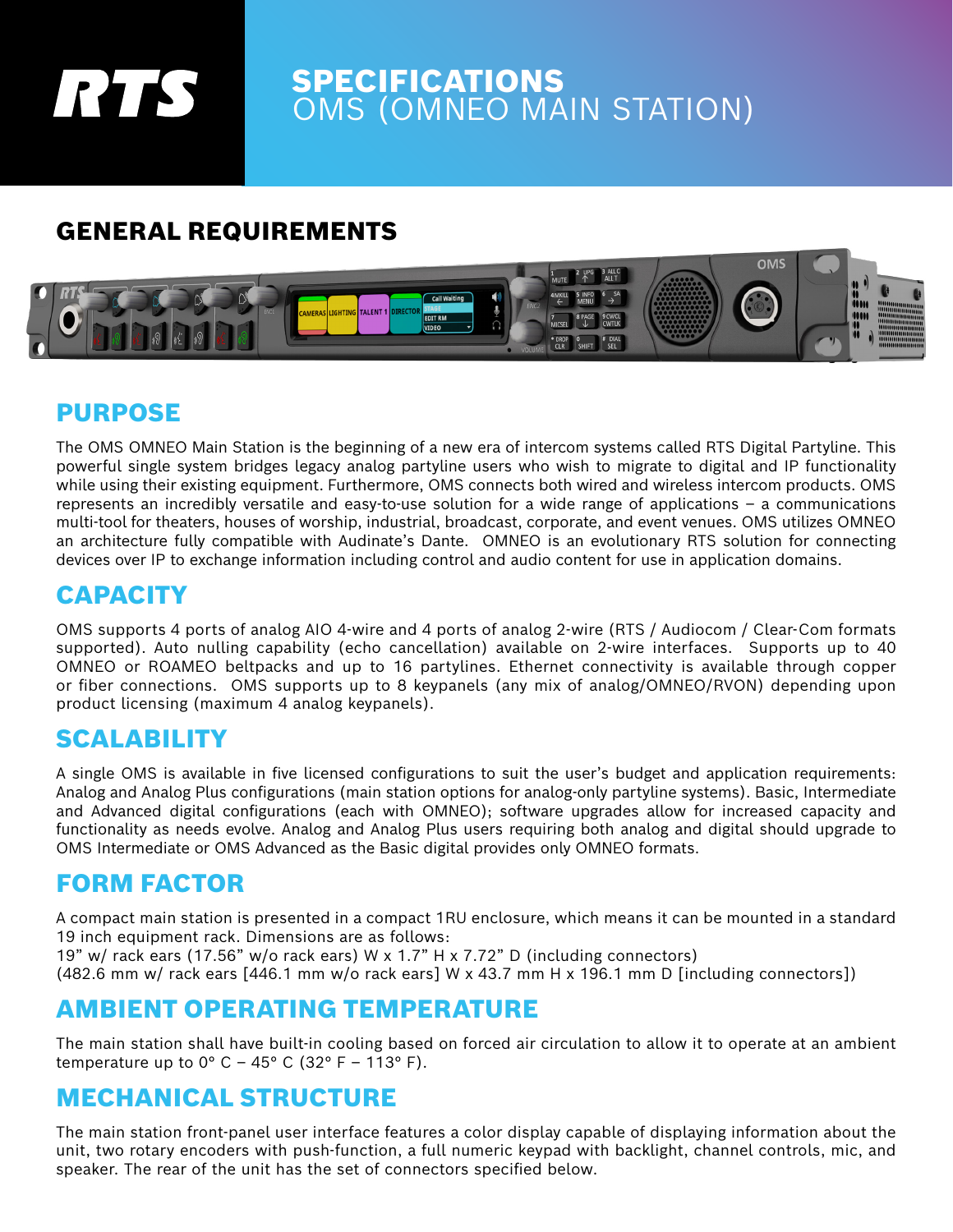## FRONT PANEL FEATURES



## FRONT PANEL DISPLAY PROPERTIES

The active area of the display is 120 mm x 19 mm. The resolution must is 4.7 pixels per mm (approximately 120 dpi), with the ability to reproduce a minimum of 65536 colors. The luminance of the display is user-adjustable up to the maximum rating, which is no less than 12,500 Candela per square meter of display, when all pixels are set to show white. The display technology is TFT. Display viewing angle is 80 degrees, vertically and horizontally.

### FRONT PANEL DISPLAY GUI

The features of the main station are directly available through an icon-driven Graphical User Interface (GUI) where individual user-configurable functions are selectable from hierarchically organized menus. Up to seven icons may be displayed on any single menu. It is possible for the user to navigate through the menus and select individual items using the rotary knobs and/or the keypad.

### FRONT PANEL KEYPAD

The keypad has all the digits from 0 to 9 plus two extra keys for clear and select functions. Shift function allows dual functionality for each key adding additional quick keys and navigation. The keypad has selectable blue and white backlight.

#### CHANNEL CONTROLS

The keys for Listen, Call, and Talk have backlight and are similar (in material and "touch-and-feel", including amount of tactile feedback) to the keys on the keypad. The color scheme for functions are: Talk (Red), Listen (Green), Call (Blue); idle state is white. The rotary encoder for volume/program is similar to the rotary encoders located next to the keypad.

### FRONT PANEL MIC

OMS has an electrical connector for a front panel microphone, using the same proven circuitry as the latest generation of KP-Series keypanels. It is designed for electret only. Mechanically and electrically it is compatible with the RTS MCP-90 series of panel microphones.

#### FRONT PANEL SPEAKER

OMS has a built-in front speaker for listening to audio communication. Frequency range is 200 Hz to 7300 Hz, flatness plus or minus 3 dB across that range.

## FRONT PANEL HEADSET CONNECTOR

OMS has a front-panel headset XLR connector with the following optional genders: 4M, 4F, 5F. The 5F actually has 6; an extra center pin is provided for PTT. For the microphone portion it can self-sense dynamic or electret microphones. Each OMS version equipped with the required headset connector can be ordered by individual part number.